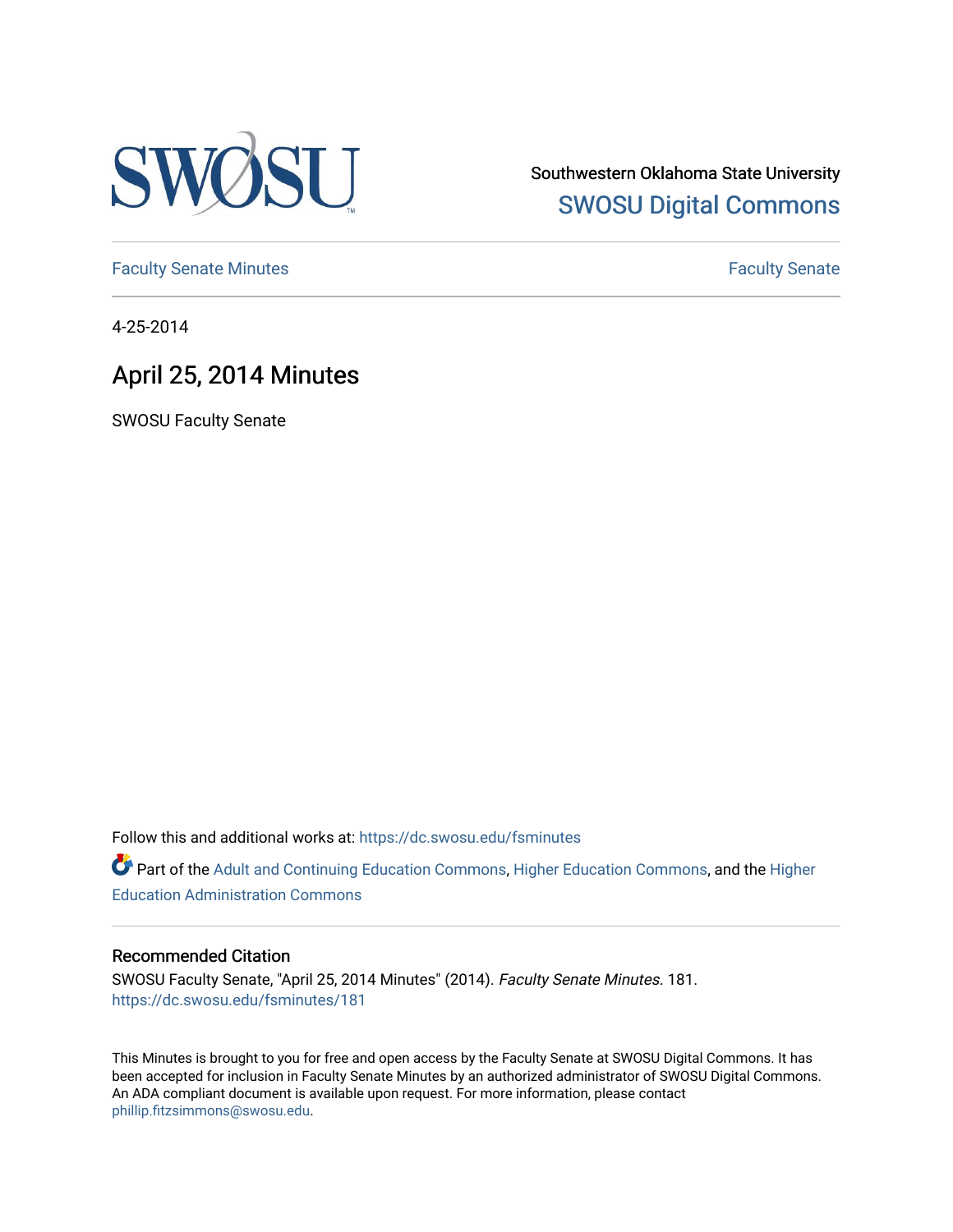## Approved Minutes Southwestern Oklahoma State University FACULTY SENATE April 25, 2014—2:00 PM EDU 201

**I. CALL TO ORDER:** Faculty Senate President Fred Gates called the April meeting of the Faculty Senate to order at 2:02 PM in Education 201.

**II. ESTABLISHMENT OF A QUORUM:** The following members were present: Arden Aspedon, David Bessinger, Tammy Blatnik, John Bradshaw, Kathy Brooks (Sayre), Brad Bryant, Tommye Davis (Sayre), Jerry Dunn, Jason Dupree, Jared Edwards, David Esjornson, Fred Gates, Jeff Walker for Marci Grant, Andrea Holgado, Christy Cox for Tiffany Kessler, Ed Klein, Jim Long, Tom McNamara, Evette Meliza, Jacqueline Gregory for Kristin Montarella, Cynthia Pena, Les Ramos, Ann Russell, Lisa Schroeder, Amber Sturgeon, Trisha Wald, Dennis Widen, Curt Woolever, and Jessica Young.

**III. CERTIFICATION OF SUBSTITUTES:** Christy Cox for Tiffany Kessler, Jeff Walker for Marci Grant, and Jacqueline Gregory for Kristin Montarella.

**IV. PRESENTATION OF VISITORS:** President Randy Beutler, Executive Vice President Tom Fagan, Provost James South, and Vice President Cindy Foust.

President Beutler discussed briefly the status of different bills that were still in the Oklahoma legislature and how they would affect SWOSU. He also talked about the naming of buildings on campus.

Vice President Fagan discussed the budget, including how to implement 6 strategic initiatives, COLA raises, and CUPA raises for the university. He also talked about tuition increases for the coming year.

Provost South discussed how the university is committed to the honors program and how faculty need to be more involved in recruitment of quality students for the university.

Vice President Foust talked about retention and implementing software to help advisors and faculty determine students much who are struggling in classes.

**V. APPROVAL OF MINUTES:** The March minutes were approved by a voice vote.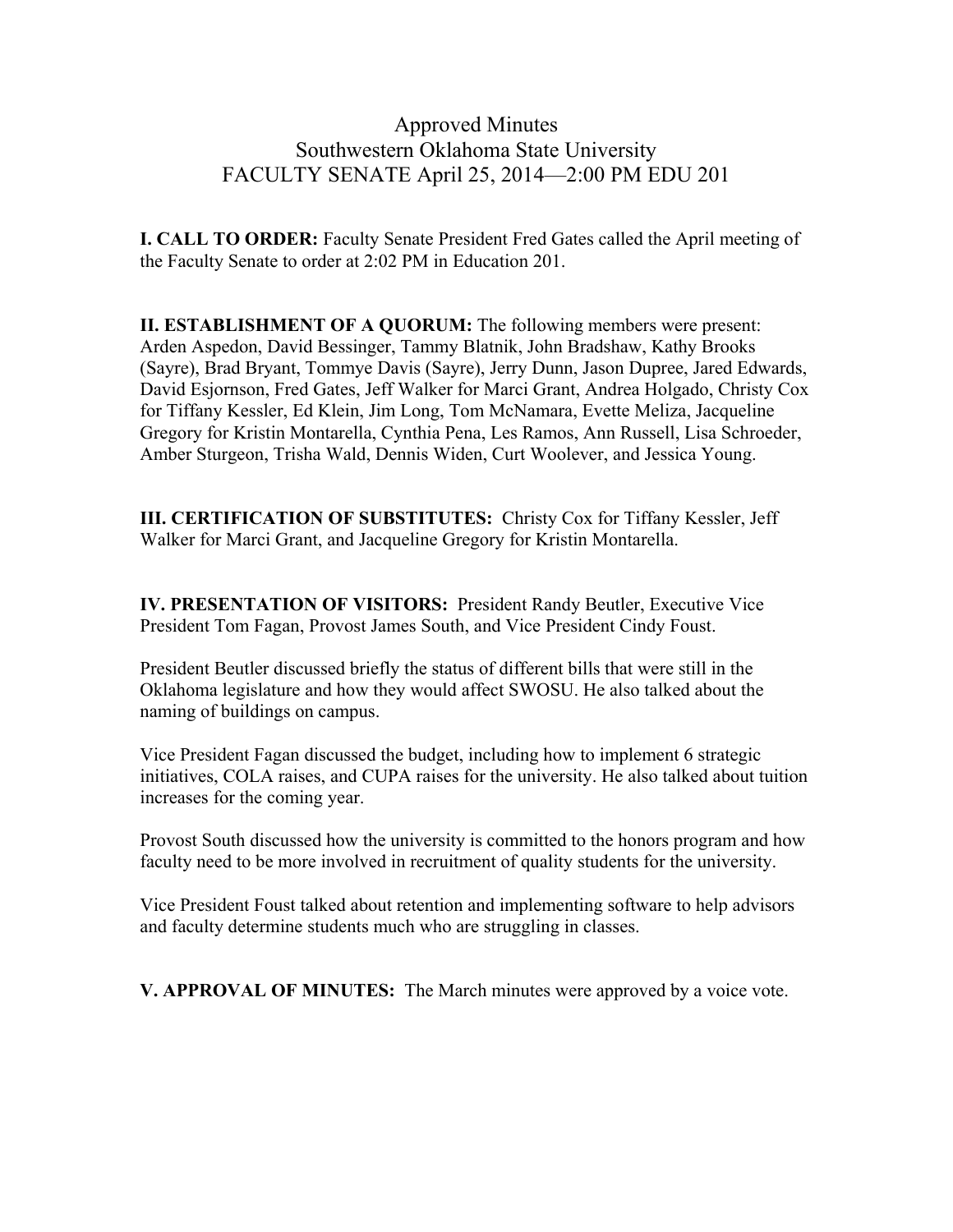#### **VI. ANNOUNCEMENTS**

#### **A. President Fred Gates**

- 1. From the Executive Council meeting of April 7, 2014.
	- a. President Beutler provided the latest legislative update. At this time there were only 3 bills that cause concern. HB 2887 is in all likelihood not going to make it out of Senate committees so it will expire. HB3211 dealing with Oklahoma Promise and requiring students to enroll in 30 hours per academic year has made it out of Senate committees and will come up for a vote. However, the Senate did attach a hardship exemption that could affect House passage of the bill in conference. HJR1026 reaffirming the 2<sup>nd</sup> amendment is still in committee at this time. On budget issues, it appears that Governor Fallin is backing off her 5% cut to higher education. It also appears that we've got some support in the legislature for increased funding, but anything less than \$30.5 million would essentially become a cut due to increased expenses and inflation.
	- b. Executive Vice President Tom Fagan stated that he has been working on CUPA data and salary levels. To bring faculty up to 80% of CUPA will require about \$300,000, which translates into a tuition increase of 1.4% and to bring us to 90% would require about \$1,200,000 which translates into about a 9.5% tuition increase. He also stated that some staff positions do not fit CUPA descriptions so they are still working on those. He then commented that nationwide, the trend seems to show that tuition increases in the 4-6 percent range are the early norm. In addition, utility costs for January and February increased significantly and we expect that both the PSO rate increase and the rise in natural gas prices will add to that trend. As such, the entire budget process right now is in limbo until the legislature lets us know how much will be appropriated.
	- c. President Beutler revisited the issue of renaming south Parker Hall to Black Kettle Hall and stated that the university is looking at the possibility of renaming other buildings in the future. Please keep in mind that all name changes must be approved by our governing board and some buildings—such as dorms—don't really fit the model.
	- d. Provost James South announced that graduation materials normally mailed to students are now being e-mailed and that there were some changes being made to the rain plan. Faculty can access graduation plans on the website via quick links. He also reminded the Deans that Faculty Marshalls will be needed so be thinking about volunteering.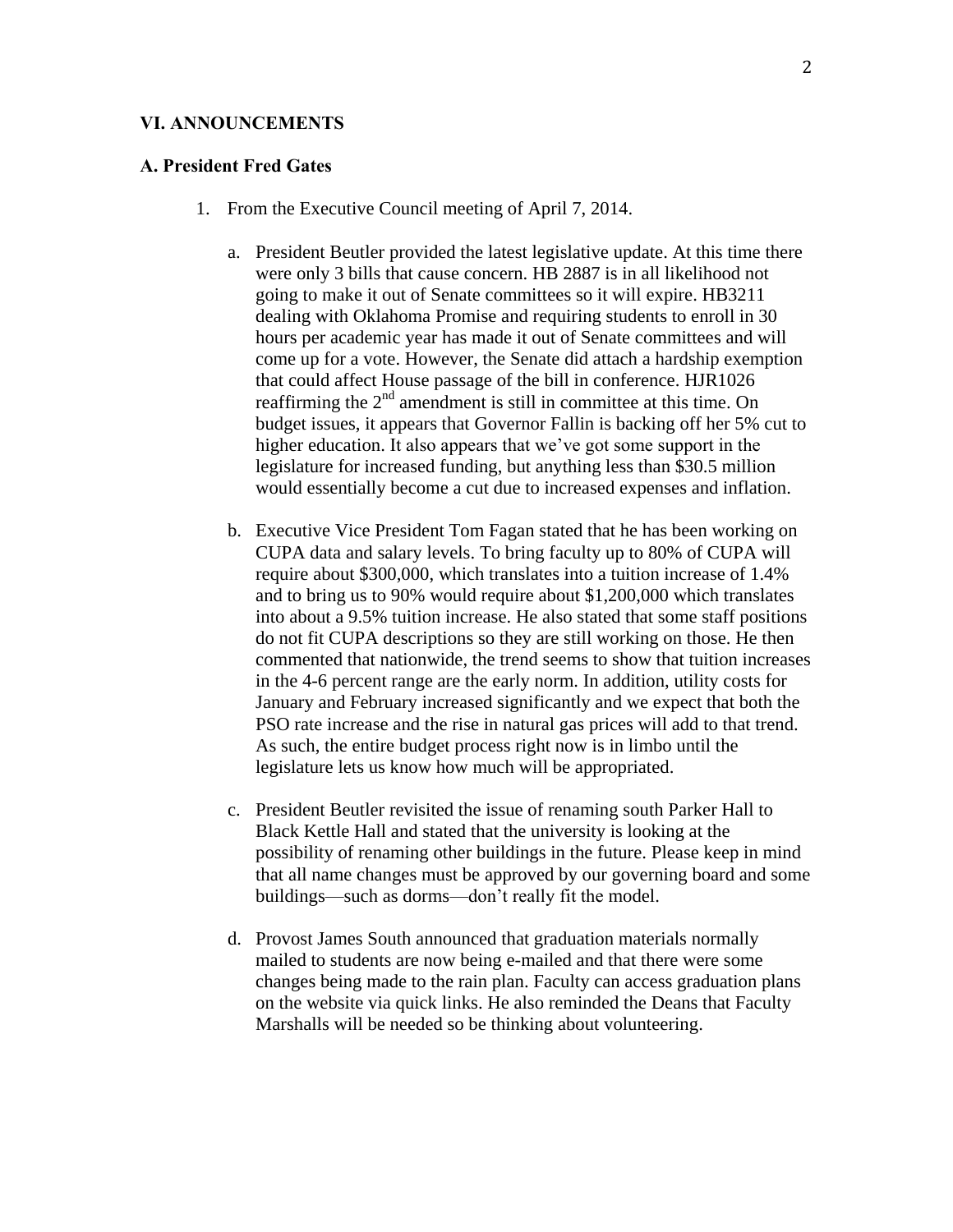- 2. From the Administrative Council meeting of April 7, 2014.
	- a. Dean of Students Cindy Dougherty reported that there has been a surge in cheating and plagiarism recently. She stated that faculty are doing a great job handling these matters and her office is processing the cases as quickly as possible. She also stated that Relay for Life will be held April 25, 2014 from 7 p.m. to 3 a.m. in the Wellness Center.
	- b. Jason Dupree has been named permanent Library Director.
	- c. Human Resources Director David Misak reported that the transition from Lincoln Financial to ING is complete. If anyone is having problems, please contact his office.
	- d. Admissions and Recruitment Director Todd Boyd announced that this year's S.W.I.M was one of the largest ever and sends thanks to everyone who helped make it a success. He also reported that 202 incoming freshmen enrolled during the first NSO and there are nearly 400 more scheduled to attend the next two NSO events.
	- e. Jan Noble announced that in the recent Faculty evaluations of Chairs, Deans, etc. that 35% of faculty participated, which is higher than it has been in recent years. Her office is now working on student satisfaction surveys. She also announced that her office has received finger printing equipment and they will start training and begin the process of providing finger printing for Nursing and Education students.
	- f. Financial Aid Director Jerome Wichert announced that OHLAP money will begin being disbursed sooner in the semester starting this summer. This should mean that students won't have to wait to purchase materials.
	- g. Interim Registrar Bob Klaassen announced that enrollment for summer is up 1% and 2% for Fall.
	- h. Associate Provost Cindy Foust announced that Shamus Moore has been named the new Registrar. Shelby Unruh has been named the new Bursar.
	- i. President Beutler announced that there was another piece of legislation that he was watching. This particular bill deals requires institutions not to take action to deny a religious student association funding and/or fee money to a group even if they are restrictive in their membership requirements.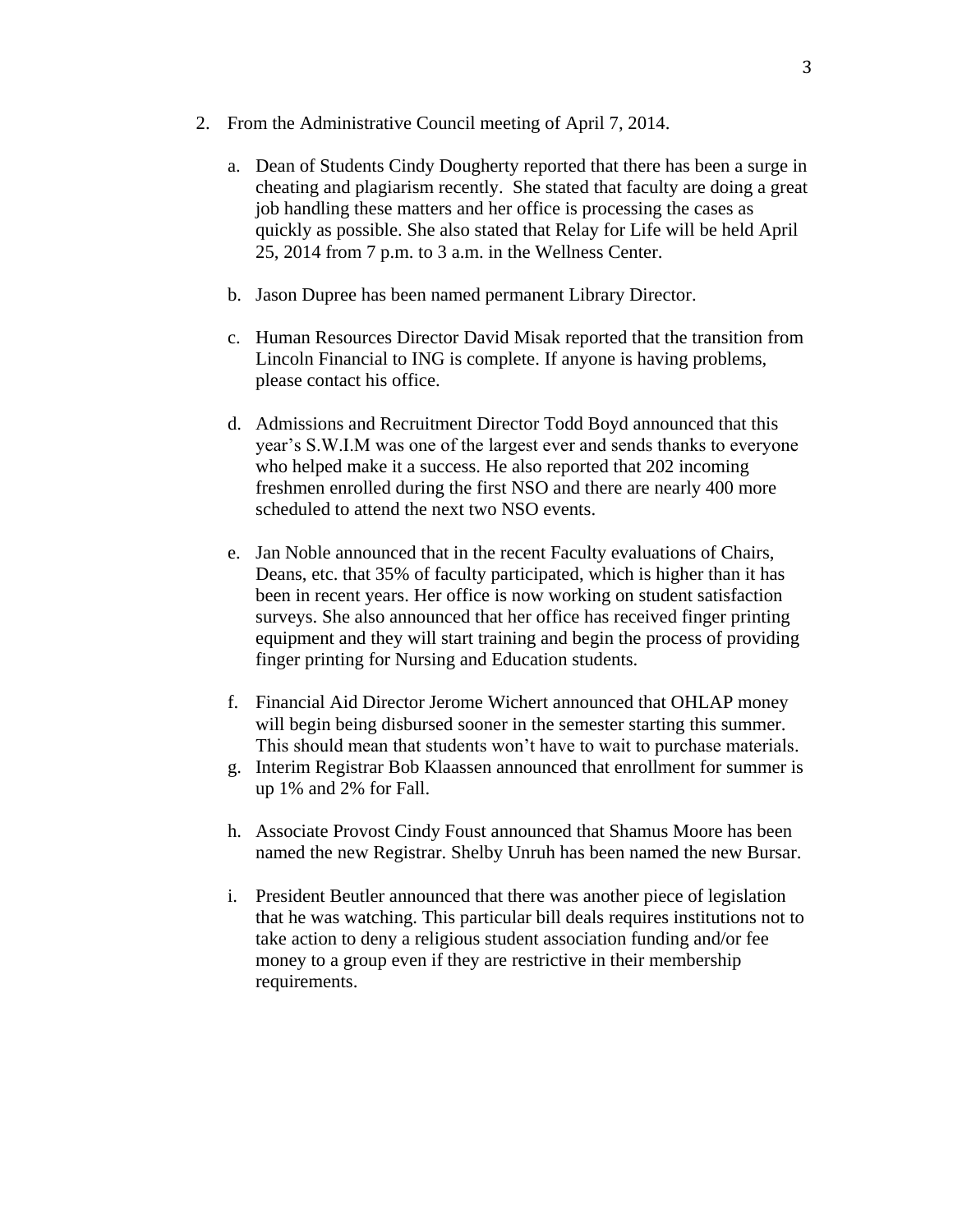- 3. From the Provost meeting of April 21, 2014.
	- a. The online rubric from the Regents seems to change on a week to week basis, so for now we are waiting.
	- b. The Senate officers have requested that the Registrar consider extending the deadline for grades being due at the end of the semester. It is the opinion of the officers that 24 hours does not leave sufficient time for faculty to grade exams—particularly exams that are writing intensive.
- 4. From the lock down debriefing of April 23, 2014.

Please reiterate to students and faculty to sign up for the SWOSU Alert. Not only is it useful in cases such as this, but also for weather related information. The administration encourages faculty to take their cell phones to class for situations like this. We can still prohibit students from using their phones since we will be informing them. Also—be firm and do not release students unless they are absolutely adamant about leaving. We can't hold them in class but can remind them that they could be jeopardizing the safety of others.

Since this was a report of a suspected gunman rather than a live shooter, Chief Bolar responded within minutes of being notified and did a quick search of the Campbell Building, gathered a description of the suspect, assessed the situation and the decision to lock down the campus was made within 18 minutes of the initial report. Had this been a live shooter, Chief Bolar would have locked down the campus immediately. In the case of a live shooting, ONLY officers will release buildings and send people home.

Do not be alarmed if officials do not give details or continuous updates during a lock down. They do not want to tip off potential suspects or accomplices who may be monitoring the situation through various media. Any updates will be given via e-mail or social media during the lock down since officials do not want to overload the SWOSU Alert system and potentially lock it up, which is what happened at Virginia Tech.

#### **B. Secretary/Treasurer Curt Woolever:**

**1. Roll Sheet** – please sign.

| 2. Treasurer's Report: |  |
|------------------------|--|
|------------------------|--|

| a. BancFirst Checking Account: March Meeting Balance: | <b>CURRENT BALANCE:</b>                           | \$2311.19<br>\$2311.19 |
|-------------------------------------------------------|---------------------------------------------------|------------------------|
| b. University Account:                                | March Meeting balance:<br><b>CURRENT BALANCE:</b> | \$105.01<br>\$105.01   |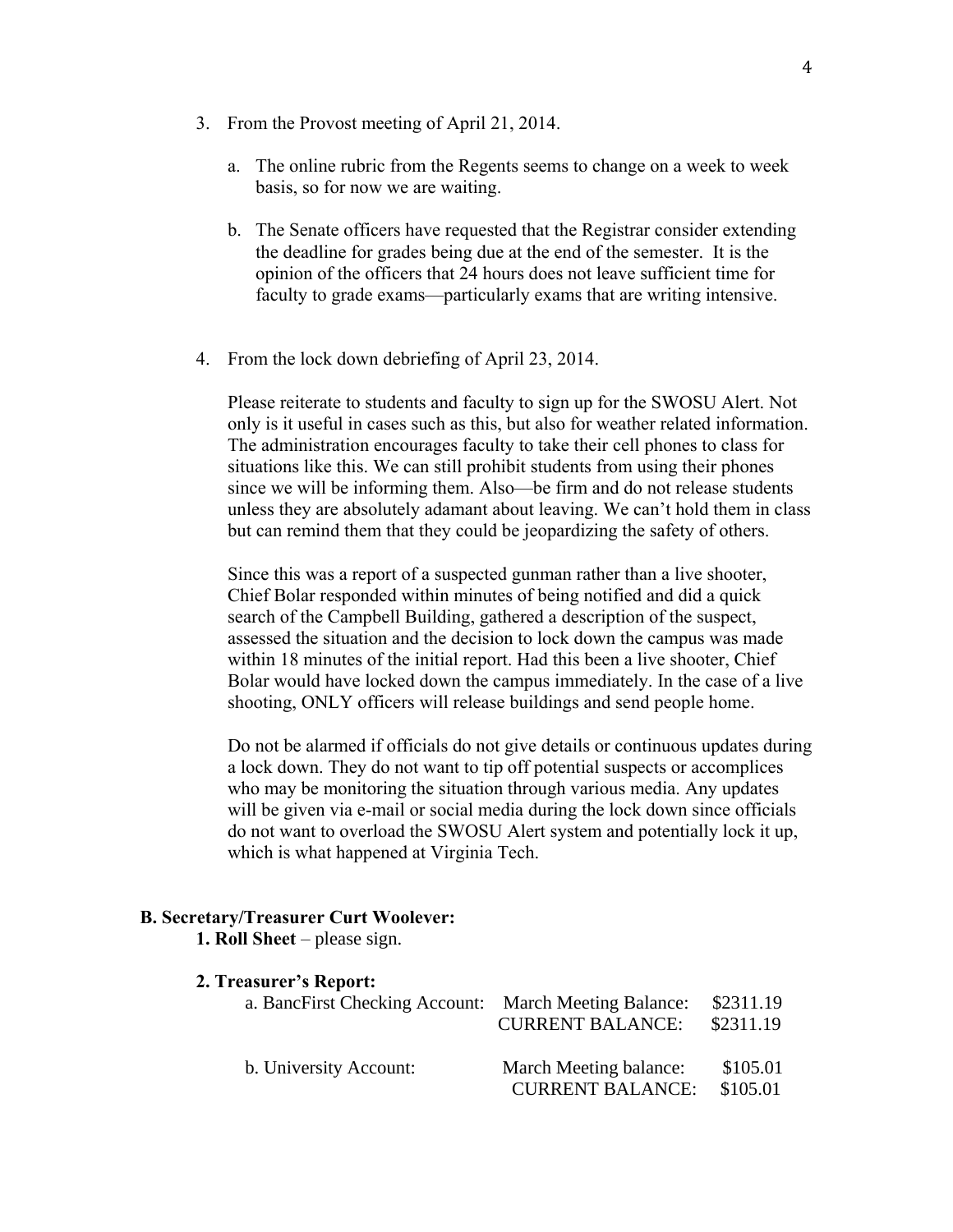## **C. President-Elect Evette Meliza:** Nothing to report.

**D. Past President David Esjornson:** Nothing to report.

**E. Student Government Representative Blaine Boyd:** Not in attendance.

## **VII. REPORTS FROM STANDING AND AD HOC COMMITTEES:**

### **Report from the Audit Committee**

The 2013-2014 Audit Committee (Marci Grant, Kristin Montarella, Tiffany Kessler, and Tammy Blatnick) reviewed the bank statements between the dates of March 15, 2013 and March 17, 2014.

The Audit committee found no discrepancies in either the bank or the University Accounts.

**Observation and recommendation**: There was one discrepancies in the receipts for the \$5.00 dues and the deposits. One deposit for dues was made and a receipt not written.

**Note:** the Treasurer's Report in the Faculty Senate Minutes, dated July 16, 2014, referred to a May Meeting Balance and it needs to read June Meeting Balance.

Please refer to the following excerpt from the July  $16<sup>th</sup>$ , 2013, Faculty Senate Minutes.

Southwestern Oklahoma State University FACULTY SENATE MEETING July 16, 2013 Meeting APPROVED Faculty Senate Minutes

- B. Secretary/Treasurer Curt Woolever
- 1. Roll Sheet please sign.
- 2. Treasurer's Report:
- a. BancFirst Checking Account: June Meeting Balance: \$1948.40

CURRENT BALANCE: \$1948.40

b. University Account: May June Meeting balance: \$105.01 CURRENT BALANCE: \$105.01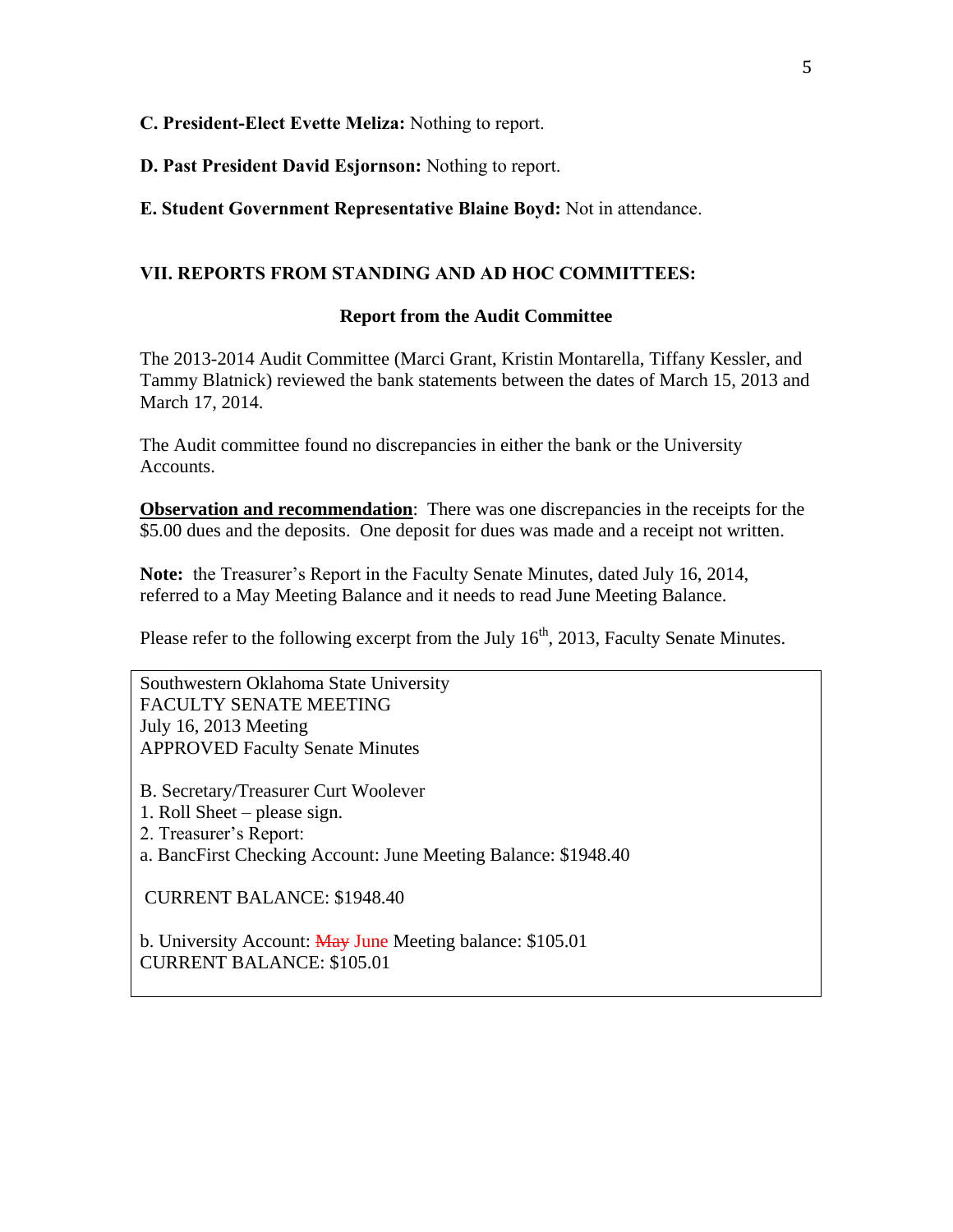#### **Report from the Faculty Senate Nominating Committee**

There were 39 volunteers for 36 committee slots for the 2014/2015 academic year. A slate ballot was prepared as an option for the Faculty Senate to use as a voting mechanism. Since there were more volunteers than openings available this year then in preparing the slate ballot, any volunteers who serve as faculty senators were not included. The rationale behind this is that 1) since many faculty volunteer for committee service as a part of their University service expectation and 2) those senators are fulfilling a service component through their senatorial position, then those senators were omitted to ensure service across campus for those non-senator faculty wishing to fulfill that service through committee membership.

Additionally, some committees either 1) have been eliminated (noted below) or 2) have been eliminated from the Faculty Senate election process (University Research/Scholarly Activity Committee, Technology Committees). The latter change is summarized as follows in an e-mail from Marci Grant.

The University Computer/Telecommunication Advisory Committee is needs to be deleted and the following two Committees inserted in its place. They are the

ADMINISTRATIVE TECHNOLOGY COMMITTEE (has not met yet, – terms  $&$  selection process to be determined) – Current members are Steve Johnson, Jerome Wichert, Jan Noble, Shamus Moore, Kyle Wright, Darla Davenport, Cassie Jones, Mark Engelman (ex-officio), and Tom Fagan (ex-officio)

ACADEMIC TECHNOLOGY COMMITTEE – initial terms are staggered; 3 years for future committee continuity, 1 faculty member from each college. Initially Brad Bryant will be chair and the 2nd CPGS representative will fall off at the end of his term. Current members as as follows:

| Dr. Keith Talley (CAS)          | 2 year term $(2016)$                  |
|---------------------------------|---------------------------------------|
| Dr. Sherri Brogdon (CPGS)       | 3 year term $(2017)$                  |
| Dr. Tami Moser (COP)            | 3 year term $(2017)$                  |
| Renée Bagzis (CAAS)             | 2 year term $(2016)$                  |
| Brad Bryant (CPGS)              | 1 year term $(Chair) + 1$ year member |
|                                 | (2016)                                |
| Jon Woltz (Library)             | 3 year term (2017)                    |
| TBA (Student) SGA appoints      | 1 year term                           |
| Marci Grant (CDeL - ex-officio) |                                       |
| Mark Engelman (ex-officio)      |                                       |
| James South (ex-officio)        |                                       |

The Academic Technology Committee discussed that the committee member selections should be done by the Provost and not Faculty Senate to ensure that the members are all tech savvy. We will discuss with the Provost to get approval. The committees description is in progress we are meeting in June to write it to get it to the Provost for inclusion in the 2014-2015 Faculty Handbook.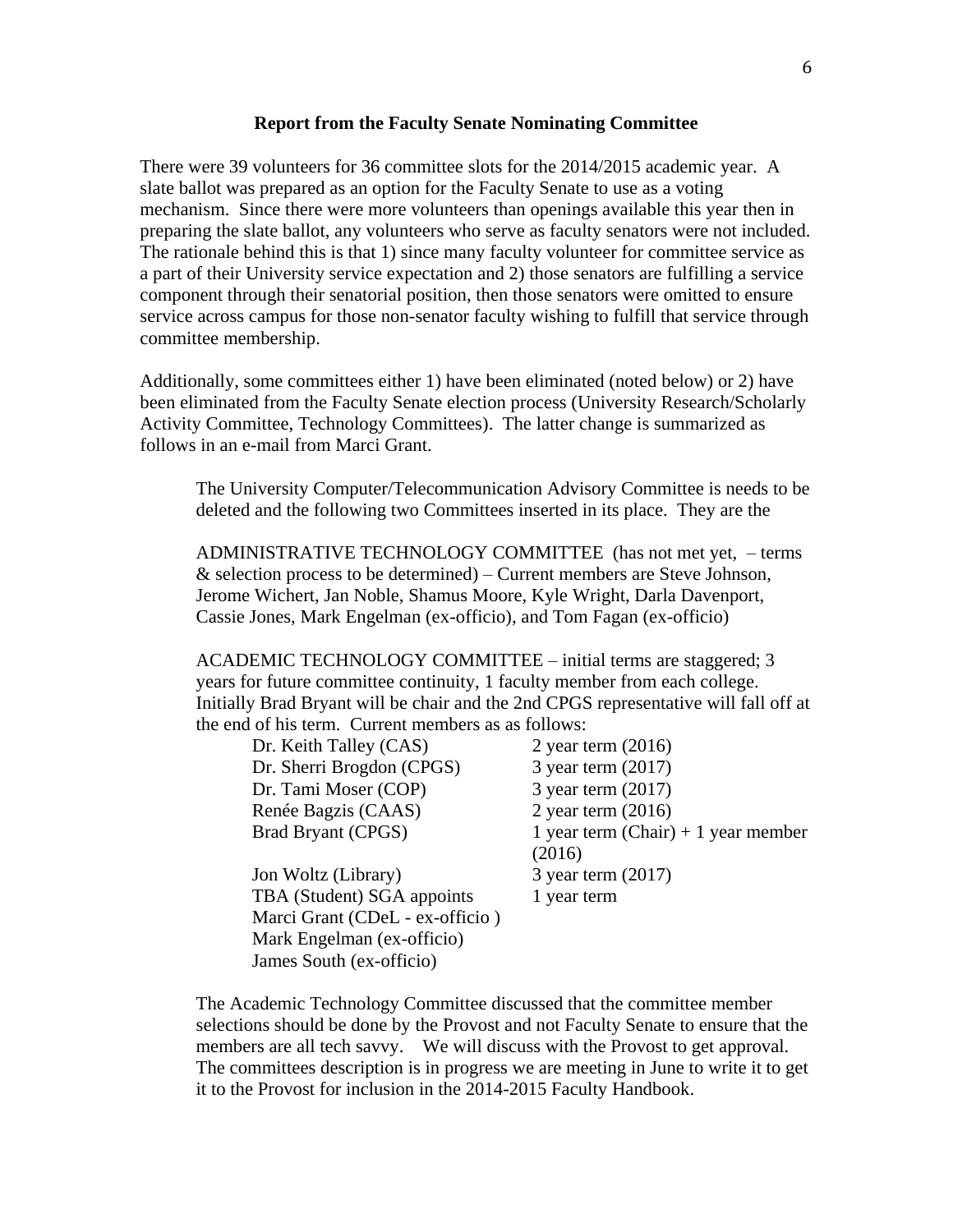| <b>Office/Committee</b>       | <b>College</b>                  | <b>Elected Member</b>                              |
|-------------------------------|---------------------------------|----------------------------------------------------|
|                               |                                 |                                                    |
| FS President Elect            |                                 | <b>Jared Edwards</b>                               |
|                               |                                 |                                                    |
| FS Secretary/Treasurer        |                                 | Tom McNamara                                       |
| Academic Advisory and         |                                 | <b>Hector Garza</b>                                |
| Scholarship Council           |                                 | Sudu Kodumthara                                    |
|                               |                                 | David Martyn                                       |
|                               |                                 |                                                    |
| Academic Appeals              |                                 | <b>Bob Battisti</b>                                |
|                               |                                 | <b>Rachel Davis</b>                                |
|                               |                                 | Jori Edwards                                       |
|                               |                                 | <b>Phillip Fitzsimmons</b><br><b>Brandi Fowler</b> |
|                               |                                 | Cheri Lemons                                       |
|                               |                                 | <b>Hank Ramsey</b>                                 |
|                               |                                 | Robin Soblansky                                    |
|                               |                                 | <b>Marcy Tanner</b>                                |
|                               |                                 | Kathy Wolff                                        |
|                               |                                 |                                                    |
|                               |                                 |                                                    |
| Appellate on Dismissal of     |                                 | Lisa Boggs                                         |
| Tenured Faculty (Must be      |                                 | <b>Kevin Collins</b>                               |
| Tenured)                      |                                 | Jerry Dunn                                         |
|                               |                                 | <b>Daniel Farris</b>                               |
| Note: This is normally        |                                 | <b>Barry Gales</b>                                 |
| eight $(8)$ positions but the |                                 | EK Jeong                                           |
| resignation of Dr.            |                                 | Jason Johnson                                      |
| Woolever creates an           |                                 | Kelley Logan                                       |
| opening on the                |                                 | Lisa Schroeder                                     |
| committee, thus one extra     |                                 |                                                    |
| spot.                         |                                 |                                                    |
| <b>Benefits</b>               | Arts & Sciences                 | Robin Griffeath                                    |
|                               | Professional & Graduate Studies | Bo Pagliasotti                                     |
|                               | Pharmacy                        | Lisa Appeddu                                       |
|                               |                                 |                                                    |
|                               |                                 |                                                    |
|                               |                                 |                                                    |

The following is the list of nominees for committees.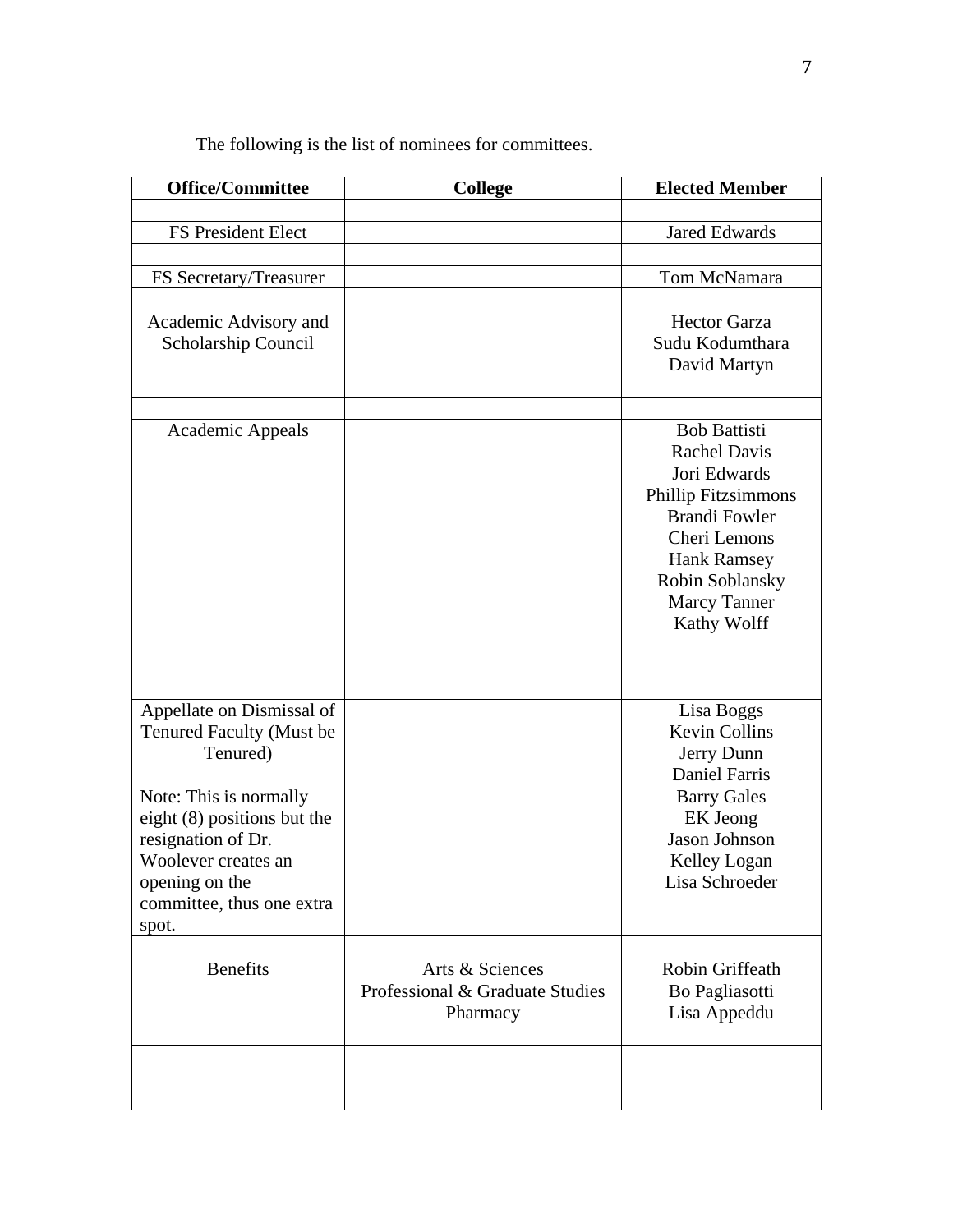| Bernhardt                    | Arts & Sciences                       | Dori Astle             |
|------------------------------|---------------------------------------|------------------------|
|                              | Professional & Graduate Studies       | Patsy Parker           |
|                              | <b>Associate and Applied Programs</b> | Dayna Coker            |
|                              | Pharmacy                              | Lisa Appeddu           |
|                              |                                       |                        |
|                              |                                       |                        |
| Campus Environment           |                                       | Linda Pye              |
|                              |                                       |                        |
| Distance $&$ eLearning       | Arts & Sciences                       | <b>Howard Kurtz</b>    |
| Council                      | Professional & Graduate Studies       | <b>Holly McKee</b>     |
|                              | Pharmacy                              | Hardeep Saluja         |
|                              |                                       |                        |
|                              |                                       |                        |
| <b>Faculty Devolpment</b>    | Arts & Sciences                       | <b>Victor Gonzalez</b> |
|                              | Professional & Graduate Studies       | <b>Randy Hacker</b>    |
|                              | <b>Associate and Applied Programs</b> | Dayna Coker            |
|                              |                                       |                        |
|                              |                                       |                        |
| <b>Financial Assistance</b>  |                                       | Jane Long              |
| Advisory & Appeals           |                                       |                        |
|                              |                                       |                        |
| <b>Intellectual Property</b> |                                       | Guy Biyogmam           |
|                              |                                       | Tim Hubin              |
|                              |                                       | Faruk Khan             |
|                              |                                       |                        |

Motion to accept the report.

Motion approved by a voice vote.

## **Report from the Adhoc Committee on the FUPTRC**

We had 95 people (just under 50%) take the survey.

26% were instructors 25% were assistant professors 24% were associate professors 24% were full professors The missing percent is from rounding down.

The committee is examining written comments and distributions to better inform our upcoming recommendation(s) to the senate.

Motion to accept the report. Motion approved by a voice vote.

**VIII. UNFINISHED BUSINESS:** None.